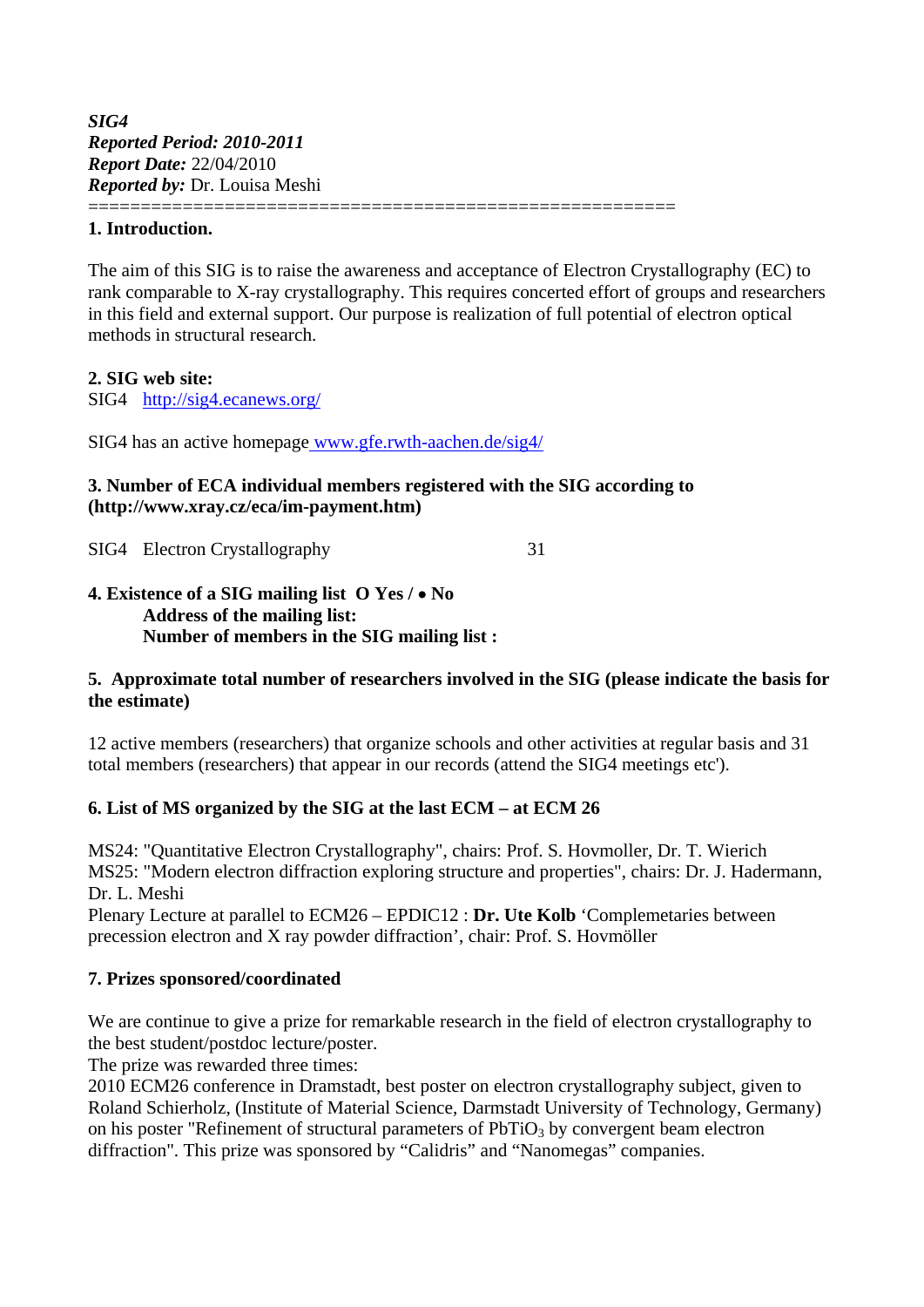2010 Israel Society for Microscopy annual meeting, the prize was given to Anna Osherov (Ben Gurion University, Israel) for her research in the electron crystallography area. This prize was sponsored by "Nanomegas".

2011 Israel Society for Microscopy annual meeting, the prize was given to Yakov Krimer (Ben Gurion University, Israel) for his research in the electron crystallography area. This prize was sponsored by "Nanomegas".

We intend to continue and reward this prize at conferences where electron crystallography is widely presented.

# **8. Past Activities other than Microsymposia at ECM**

Title: **Facets of Electron Crystallography**

Number of Participants: approx. 40

Level of involvement of SIG in the activity:

- ECA Individual Members registered with the SIG involved in the organizing committee
- ECA Individual Members registered with the SIG involved as lecturers
- O endorsed (SIG logo on the web page/leaflets)

Sponsored by ECA?

OYes/ • No

Other Sponsors/Organizers: Organized by the Joint Laboratory for Electron Microscopy Adlershof of the **Humboldt University Berlin** (HUB) and the Leibniz Institute for Crystal Growth (IKZ) in conjunction with the Electron Microscopy Section of the German Society for Crystallography.

The local coordinator is **Prof. Peter Moeck.**

Short Description: (50 words max.)

http://crysta.physik.hu-berlin.de/workshop\_FoEC/workshop\_FoEC.html

## **9. Future/Programmed Activities.**

Title: Electron Crystallography school: New methods to explore structure and properties of the nano world (June 2011, Erice, Italy)

Number of Participants: 36

Level of involvement of SIG in the activity:

- ECA Individual members registered with the SIG involved in the organizing committee
- ECA Individual members registered with the SIG involved as lecturers

endorsed (SIG logo on the web page/leaflets) *(intend to)*

Sponsored by ECA?

Yes – *sponsored partially also by IUCr* and ESM

Other Sponsors/Organizers: organizers Prof. A. Avilov, Dr. U. Kolb and Dr. L. Meshi Short Description: (25 words max.)

The course intends to review the structure solution using electron crystallography methods as well as novel applications. Web page: http://www.crystalerice.org/erice2011/2011ec.htm

Title: Microsymposia and Keynite lecture at the IUCr meeting in Madrid.

#### **10. Other matters.**

None